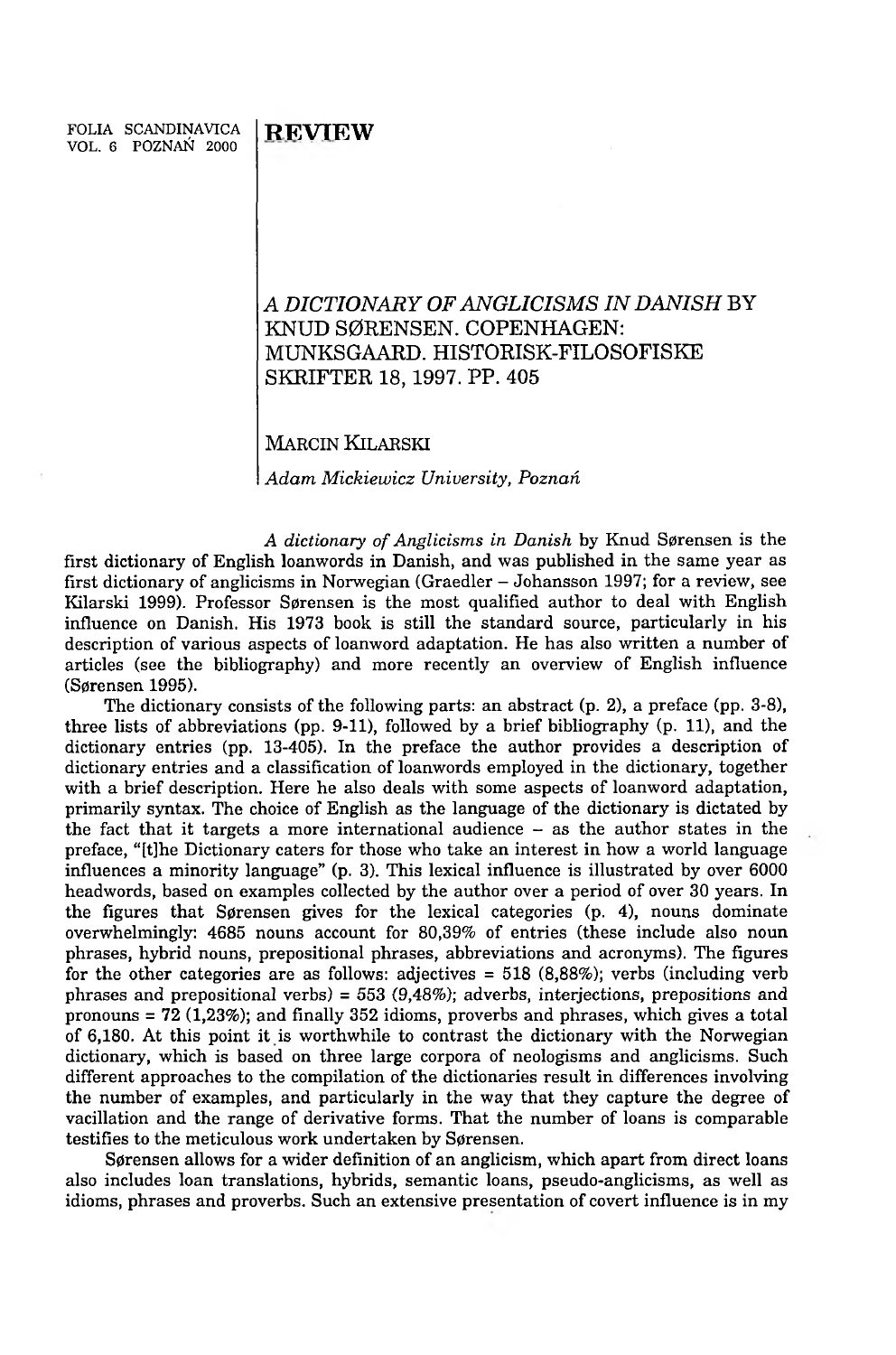opinion the most interesting aspect of the dictionary. As Sørensen rightly points out, "[i]t is true that the direct loans are in the majority: for every 10 direct loans there are about 4 indirect loans. But as these figures show, the indirect loans are very far from being negligible, and to leave them out of account would produce a lopsided picture of the extent of English influence."  $(p, 3)$ . The ratio of direct loans to loan translations and semantic loans for plain members of the categories is as follows:  $2,549$  out of  $3,864$  nouns  $(65,9\%)$ , 277 out of 410 adjectives  $(67,5\%)$  and 343 out of 439 verbs  $(78\%)$  (p. 4). This confirms that loan nouns are the most likely to be conveyed by native lexical material. In contrast, the Norwegian dictionary is mainly restricted to direct loans. Graedler -Johansson (1997:11) pointed out that such indirect influence is more difficult to detect it appears then that in this sense Sørensen's dictionary presents a more complete account of English influence.

In his typology of loanwords Sørensen distinguishes 11 types; in the following I'll present them in a slightly different order from that given by the author in the preface. The first group consists of direct loans, including partially adapted loans and citation forms. Am ong direct loans we also find geographical names, which often nicely illustrate how non-English phenomena are now presented in an English guise (cf. Larsen 1982 for more examples). The case of *Vistula* also reflects the grim reality in the Poland of the 1980s:

... occas. inappropriate use of the E geographical name instead of normal D *Weichsel* (JP 88) Han blev senere kastet i et vandreservoir ved Vistula-floden. 'He was later thrown into a reservoir near the Vistula.'

Particularly interesting here are also some examples of pronouns, which typically resist borrowing, e.g., *him self* and *herself* found in jocular usage, as well as *hamselv* (from *himself*), as in *den mystiske Altmann, der ofte antages for at være statsministeren hamself* 'the mysterious Altmann, who is often assumed to be the Prime Minister him self. We may also include here phrases (NP, VP, PP), abbreviations (e.g., *ADB, IBM)* and acronyms (e.g., *AIDS, ALGOL).* In addition, "formal adaptations" can also be classified as new loans. They involve a change in the form of a Danish word under the influence of the English equivalent, e.g., *mineudlsegger > minelsegger* (E *minelayer), rekordindehaver > rekordholder* (E *record-holder).*

The following groups consist of various forms of indirect loans (covert English influence on Danish has been dealt with in several studies - see, e.g., Larsen 1982, 1994; Sørensen 1987, 1989; Hansen – Lund 1994; and most recently Szubert 1998, 1999). These are loan translations, including compound nouns, e.g., *frynsegoder < fringe benefits, troværdighedskløft < credibility gap*, also borrowed from phrases (e.g., *ansigtstab < loss of face, dodskys < kiss of death*), as well as units of adjective/participle + noun (e.g., *enarmet tyveknsegt < one-armed bandit, flyvende tallerken < flying saucer).* In the case of hybrids, it is usually the English element that comes first (e.g., *gentlemanaftale < gentleman's agreement, grapefrugt < grapefruit),* less usually it comes second (e.g., *hjernetrust < brains trust, natklub < nightclub*). And finally, Sørensen has collected numerous examples of semantic loans: nouns, e.g., *duer* 'doves' or *høge* 'hawks'; verbs, e.g., *se* in the meaning of 'to meet or pay a visit to'; adjectives, e.g., *nylig* as 'recent' instead of the usual adverbial *for nylig* or *nyligt;* and pronouns, e.g., *du* in generic use, instead of, or alongside *man*. The range of possibilities among prepositions is enormous, e.g., *med 'with'* instead of *for* in *k* $\phi$ *be med* – prepositions typically convey a wide range of meanings, and in some of them the semantic association is often reinforced by formal identity. These last examples demonstrate that we're dealing with phenomena on the borderline between lexicon and syntax.

Pseudo-anglicisms are forms composed of borrowed morphemes, which are not however used as such in English. Here we have forms which involve semantic change,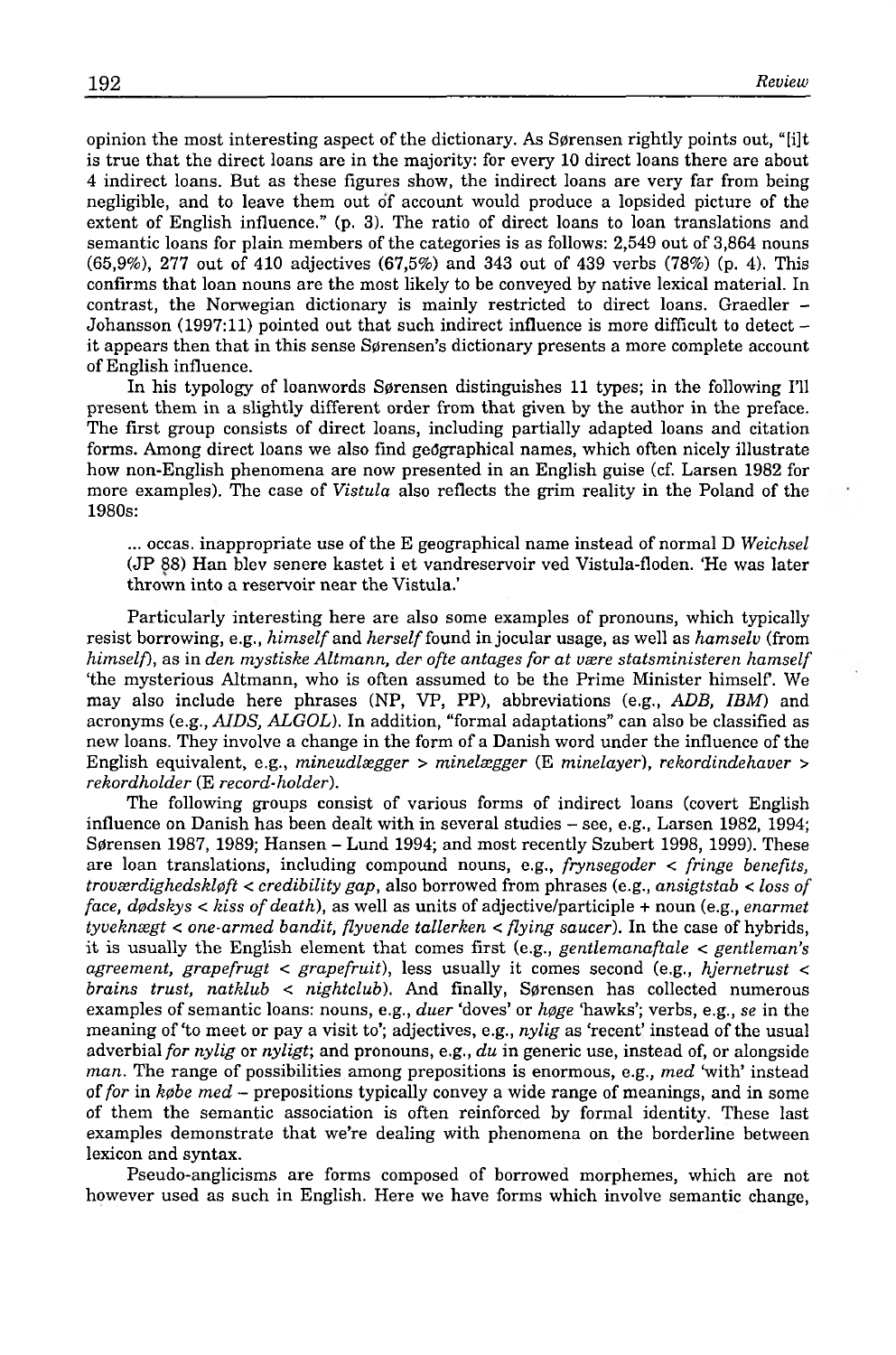e.g., *sixpence* 'cloth cap', *speeder* 'accelerator'; forms with both formal and semantic change, e.g*.,joykiller* 'killjoy', *stationcar* 'station wagon' and clippings, e.g., *aircondition <*  $airconditioning, slowfox < slow fourth$ . A related group is composed of "indirect" anglicisms", defined as analogical formations with no equivalent in English; e.g., a *kartoffelwestern* (lit. 'potato western') is a western made in Denmark, as opposed to a *spaghettiwestern* 'a western made in southern Europe'. In addition to *hooliganer,* we also have in Denmark peaceful spectators - *roliganer* (from *rolig* 'quiet' + *hooligan).* These forms have given rise to further analogical formations, e.g., *fulligan* 'boozer' (*De danske fulligans lavede hele hallen om til en ksempefest* 'The Danish boozers turned the entire hall into the scene of a gigantic celebration.'), as well as *telefonigan* and *Seouligan*, which shows that *-igan* has established itself as a productive suffix (cf. Sørensen 1989: 293). For simplicity these could be classified as pseudo-anglicisms; in addition, the term "indirect" should be used in contrast to "direct", i.e. semantic loans and loan translations (Larsen 1997a: 190).

The last group comprises idioms and proverbs. In some cases they are taken over directly, e.g., *anything goes, business as usual,* but the vast majority are loan translations, of which Sørensen has collected an astonishing number. Examples include: *fa det pa begge mader* 'have it both ways', *fa enderne til at mpdes* / *fa begge ender til at m0des* 'make (both) ends meet'; *grsede over spildt mselk* 'cry over spilt milk'; *l0be i en familie* 'run in a family'.

Dictionary entries contain information on spelling, pronunciation, lexical category, followed by inflection, etymology, type of loan, meaning, notes on usage, and finally examples with an English translation, and cross-references. The spelling given conforms to *Retskrivningsordbogen* (1986), and so the dictionary is not so much concerned with variation in spelling; while it appears in the examples, it is not given in the spelling part (e.g., in phrases spelled with or without a hyphen). The transcription used follows an approximation to IPA in Hansen (1990). Pronunciation is given for unadapted and adapted loans, and "for semantic loans if their form is identical with or similar to the English word" (p. 7), e.g., *administration* ('government', trad, 'administering'). Particularly interesting is the occurrence of /w/ in loanwords, which may then be regarded as a secondary phoneme in Danish (cf. Larsen 1997b: 195-196). The author also notes the competing English and French pronunciations in, e.g., *glamour* ['glam A ~ gla'mu:R] (p. 7).

Turning to the morphology of loanwords, the dictionary provides several examples of "double plurals", where the English pi. form is treated as sg., with the pi. ending reinterpreted as part of the stem. Examples include: ansjos (c., pl. *-er*) 'anchovy', *clips I klips* (c. or n., zero pi.) 'paper clip', *drops* (n., zero pi.) 'boiled sweet', *slips* (n., zero pl.) 'tie'. The case of *kiks* – as a common gender noun in the meaning of 'cake' or with neuter gender in the meaning of 'miss' - illustrates the divergent assignment of gender to homonyms to denote a distinction in meaning. For reasons given above, the dictionary does not reveal the vacillation in the morphology of loanwords, e.g., in the case of def.sg., and indef.pl. and def.pl. forms of nouns.

The etymology is provided for entries borrowed before 1900. Only a few loans are dated before 1700, e.g., *blæk* 'ink' (from OE *blæc*), *hird* 'household', *kirke* 'church', *kime* (vb., from *chime* 'to sound a bell; to ring a doorbell violently, late medieval), *daggert* / *dagger(t)* (from OF *dague* or E *dagger* 'a short stabbing weapon with a pointed blade, 1550-1700). A rise can be seen from mid-18<sup>th</sup> century, with 79 words listed for the  $18<sup>th</sup>$  century, which grows to 319 words in the 19<sup>th</sup> century. As in the rest of Scandinavia, the vast majority are 20th century loans, borrowed especially after 1945, first from British, then mainly American English. Two problems noted by the author (p. 6) concern establishing the source language (e.g., in *dok,* borrowed from Du *dok,* LG *Docke* or E *dock)* and the link languages (e.g., in *approach* and *entertainer* possibly borrowed through Swedish or Norwegian).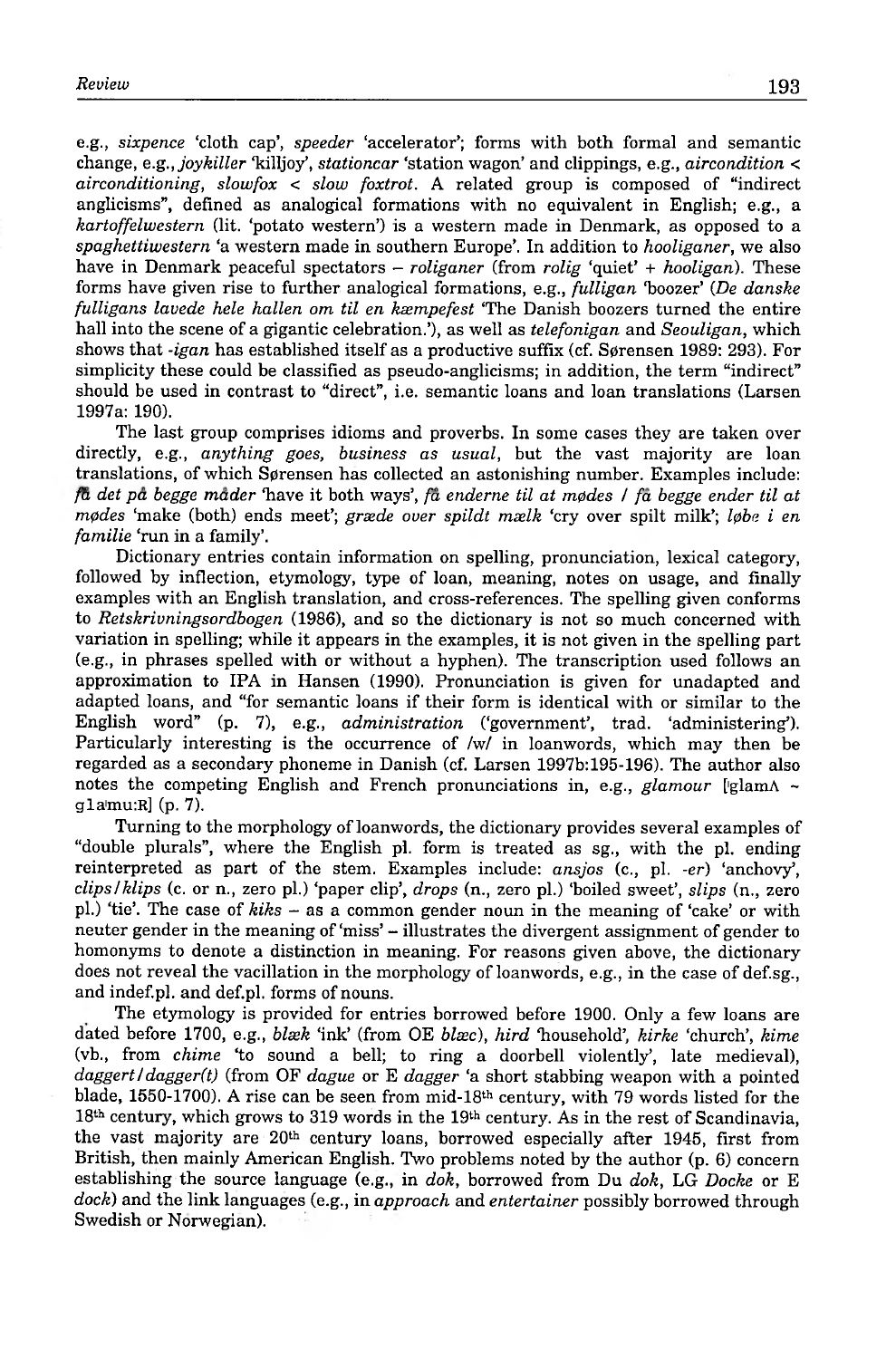This is followed by a definition, taken from standard dictionaries of English, including a few more specialised dictionaries like dictionaries of neologisms; in some cases they are provided by the author. The use of such definitions has its advantages, but some are rather unfortunate - the following ones for *modem* and *RAM* could well be replaced with shorter ones:

... 'a device for connecting two computers by a telephone line, consisting of a modulator that converts computer signals into audio signals and a corresponding dem odulator' (Collins)

... acronym, from *r(andom) a(ccess) m(emory)* 'computer memory available to the user for creating, loading or running programs and for the temporary storage and manipulation of data, in which time of access to each item is independent of the storage sequence' (Random House)

Examples are taken from the following sources: newspapers (national and local), weeklies, periodicals, and standard Danish dictionaries. As was noted above, due to limitations placed on the corpus, the examples  $-$  while illustrative of the form's usage  $$ cannot testify to the full range of vacillation in formal and semantic adaptation. A few examples are hardly instructive, e.g., under *laptop* we read:

han fortalte begejstret at han havde fået en "laptop" (hvad det så er) derhjemme og var ved at samle en "database" med eksempler pa konjunktivssetninger. "he related enthusiastically that he had acquired a laptop (whatever that may be) at home and was organizing a database containing examples of sentences with the subjunctive.'

And finally, cross-references are provided, e.g., between direct loans and their indirect counterparts, between synonymous versions of an English form; and between abbreviations and full forms.

Sørensen devotes a separate section to syntactic influence  $(p, 6)$ , but these are in fact individual developments - either semantic loans or loan translations. Among nouns we find examples of Danish nouns that are traditionally used in the sg., and which are now used in the pl. under the influence of the English equivalent, e.g., *tjenester* 'services', *pkonomier* 'economies' (cf. also Sørensen 1987:140-141). A range of developments are recorded am ong verbs. Here we are dealing with a large number of phrasal and prepositional verbs; examples of such indirect loans include: *komme op* (from *come up* 'to arise, be mentioned'), *komme op imod* (from *come up against* 'to be faced with'), and *komme op med* (from *come up with* 'to produce'). In addition, native verbs may develop new uses under the influence of English equivalents, e.g., from transitive verbs to prepositional verbs (e.g., *kommentere pa),* also in the opposite direction *(influere* instead for *influere pa),* or when reflexives drop the pronoun (e.g., *koncentrere).* That we can now fly a plane *(flyve)* can be attributed to the new transitive use of the verb (as a semantic loan from *fly,* as in *flyv BEA til London* 'fly BEA to London.'). And finally, the author gives examples of notional passives, e.g., *fiske* (from *fish* 'of water: to provide (good or bad) sport for anglers', as in *Gudenaen fisker darligt i 0jeblikket.* 'At the moment the G udeni fishes badly.'), *fotografere* (from *photograph* 'to be photographed or be suitable for being photographed in some specified way') and *sselge* (from *sell* 'to be in demand on the market').

In my review of the Norwegian *Anglicismeordboka* (Kilarski 1999), I commented on the popular reaction to borrowing from English, and the fear about future developments in Danish and Norwegian. I believe there is no convincing evidence for the "degeneration" o f Danish (as suggested by, e.g., Jarvad 1995; for a review see Larsen 1995). The metaphor used in the subtitle of Haberland (1991) ("Om sprogæderi med dansk som livret" - 'About language eating with Danish as the favourite dish') is certainly eyecatching, but it ignores the complex reality behind bilingualism and language contact. I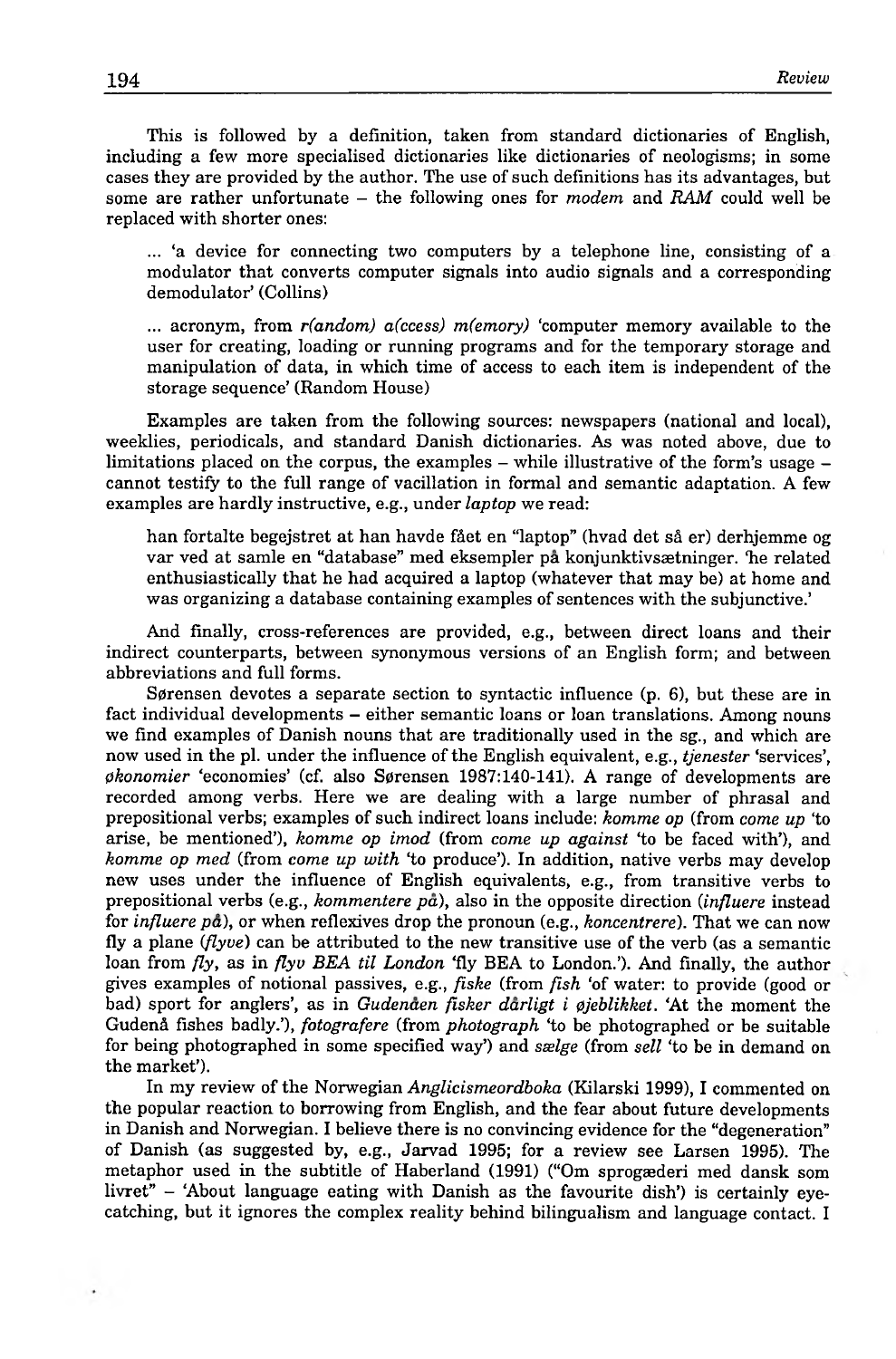would like to argue instead that both in Norway and in Denmark, as well as in the rest of Scandinavia, we're dealing with a more balanced interaction of English and the Scandinavian languages. The result of the cultural domination of English should rather be interpreted in terms of linguistic enrichment, as was the case with Low German earlier in the history of the languages. A dictionary of Anglicisms in Danish by Knud Sørensen has successfully presented several aspects of this enrichment, both overt and covert. The dictionary is a must for anyone with an interest in recent developments in the Scandinavian languages and the study of language contact.

## **REFERENCES**

*Collins dictionary of the English language.* 1980. London: HarperCollins.

- Graedler, Anne-Line Stig Johansson. 1997. *Anglisismeordboka: Engelske länord i norsk.* Oslo: Universitetsforlaget.
- Haberland, Hartmut. 1991. "Tak for mad! Om sprogsederi med dansk som livret", in: J. Normann Jørgensen (ed.). *Det danske sprogs status år 2001 - er dansk et truet sprog?* Copenhagen: Danmarks Lærerhøjskole, 111-138.
- Hansen, Peter Molbæk. 1990. *Dansk udtale*. Copenhagen: Gyldendal.
- Hansen, Erik J0rn Lund. 1994. *Kulturens Gesandter. Fremmedordene i dansk.* Copenhagen: Munksgaard.
- *The Random House dictionary of the English language.* 1987. (2<sup>nd</sup> edition). New York: Random House.
- Jarvad, Pia. 1995. *Nye ord hvorfor og hvordan?* Copenhagen: Gyldendal.
- Kilarski, Marcin. 1999. Review of Graedler Johansson. *Studia Anglica Posnaniensia* 34: 408- 411.
- Larsen, Fritz. 1982. "Changing Danish", *Pre-Publications of the English Institute of Odense University,* 132-146.
- Larsen, Fritz. 1994. "More than loan-words: English influence on Danish", *RASK* 1: 21-46.
- Larsen, Fritz. 1995. Review of Jarvad 1995. *RASK* 3: 145-152.
- Larsen, Fritz. 1997a. Review of Sörensen 1995. *RASK* 5/6: 187-198.
- Larsen, Fritz. 1997b. "The Danish and English sound systems: Complications of a contrastive analysis", in: Carl Bache - Alex Klinge (eds.). *Sounds, structures and senses. Essays presented to Niels Davidsen-Nielsen on the occasion of his sixtieth birthday.* Odense: Odense University Press, 189-204.
- *Retskrivningsordbogen.* 1986. Copenhagen: Dansk Sprognaevn.
- S0rensen, Knud. 1973. *Engelske lan i dansk.* (Dansk Sprognaevns Skrifter 8.) Copenhagen: Gyldendal.
- Sørensen, Knud. 1975. "Om anglicismer i moderne dansk", in: Johs. Brøndum-Nielsen Peter Skautrup - Allan Karker (eds.). *Nordiske Studier: Festskrift til Chr. Westergard-Nielsen pä 65-ärsdagen den 24. november 1975.* Copenhagen: Rosenkilde og Bagger, 221-231.
- S0rensen, Knud. 1978. "Om engelske betydningslän i moderne dansk", *Danske Studier,* 134- 140.
- S0rensen, Knud. 1981. "Fra *Seven Gothic Tales* til *Syv fantastiske Fortsellinger", Danske Studier,* 45-72.
- Sørensen, Knud. 1982. "English influence on contemporary Danish", in: Rudolf Filipović (ed.). *The English element in European languages.* Vol. 2: *Reports and Studies.* Zagreb: University of Zagreb, 71-153.
- Sørensen, Knud. 1986. "On Anglicisms in Danish", in: Wolfgang Viereck Wolf-Dietrich Bald (eds.). *English in contact with other languages. Studies in honour ofBroder Carstensen on* the occasion of his 60th birthday. Budapest: Akadémiai Kiadó, 33-49.
- Sørensen, Knud. 1987. "Engelsk indflydelse på moderne dansk syntaks", in: K. Ringgaard (ed.). 1. Møde om Udforskningen af Dansk Sprog. Århus, 16-17 oktober 1986. Århus: Institut for Nordisk Sprog og Litteratur, 135-144.